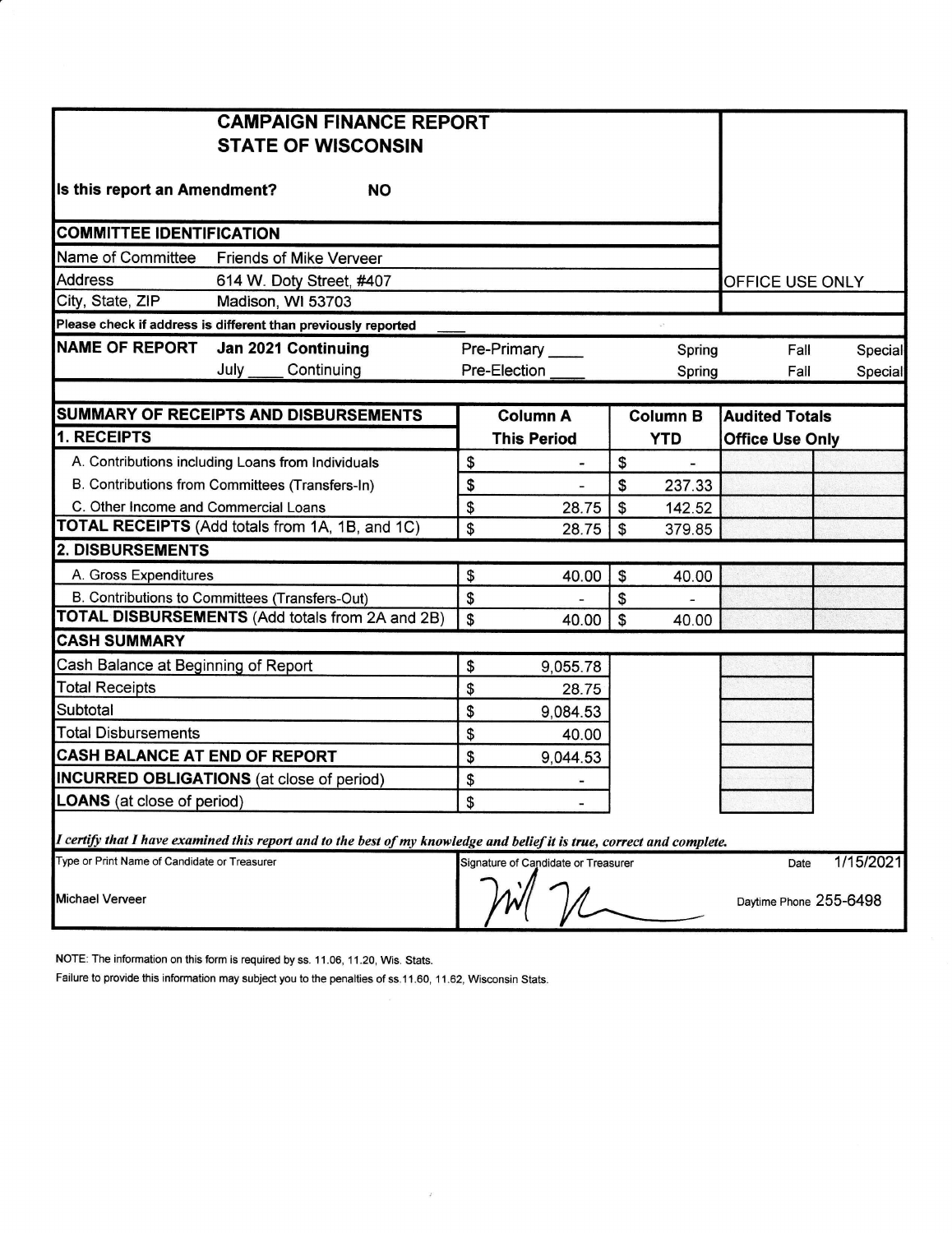## **Friends of Mike Verveer**

SCHEDULE 1-C **Other Income and Commercial Loans**

|             |                          |                     |             |            |            | <b>REASON FOR</b> |                  |  |
|-------------|--------------------------|---------------------|-------------|------------|------------|-------------------|------------------|--|
| <b>DATE</b> | <b>NAME</b>              | <b>ADDRESS</b>      | <u>CITY</u> | <b>ST</b>  | <b>ZIP</b> | <b>INCOME</b>     | <b>AMOUNT</b>    |  |
|             | 07/31/20 UW Credit Union | <b>PO Box 44963</b> | Madison     | <b>IWI</b> | 53744      | Interest          | 0.01             |  |
|             | 08/09/20 UW Credit Union | PO Box 44963        | Madison     | <b>IW</b>  | 153744     | Interest          | 24.57            |  |
|             | 09/30/20 UW Credit Union | <b>PO Box 44963</b> | Madison     | IWI        | 53744      | Interest          | .98 <sub>1</sub> |  |
|             | 11/09/20 UW Credit Union | PO Box 44963        | Madison     | IWI        | 53744      | Interest          | 1.45             |  |
|             | 11/16/20 UW Credit Union | PO Box 44963        | Madison     | <b>IWI</b> | 53744      | Interest          | 0.17             |  |
|             | 11/30/20 UW Credit Union | PO Box 44963        | Madison     | <b>IWI</b> | 53744      | Interest          | 0.19             |  |
|             | 12/31/20 UW Credit Union | PO Box 44963        | Madison     | <b>IW</b>  | 53744      | Interest          | 0.38             |  |